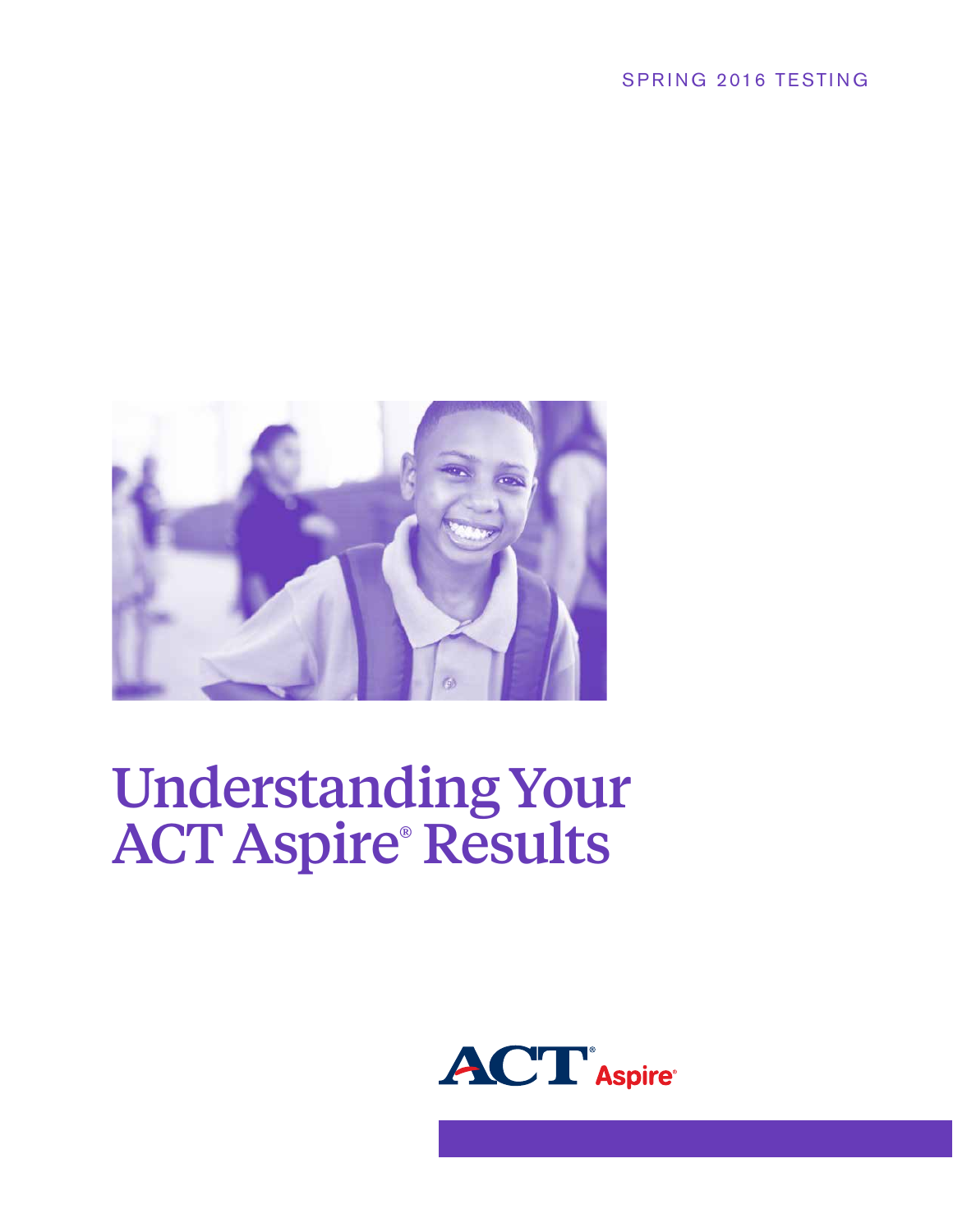© 2015 by ACT, Inc. All rights reserved. ACT National Career Readiness Certificate™ is a trademark, and ACT®, ACT Aspire®, and ACT NCRC® are registered trademarks of ACT, Inc.

ACT endorses the *Code of Fair Testing Practices in Education* and the *Code of Professional Responsibilities in Educational Measurement*, guides to the conduct of those involved in educational testing. ACT is committed to ensuring that each of its testing programs upholds the guidelines in each *Code*. 5199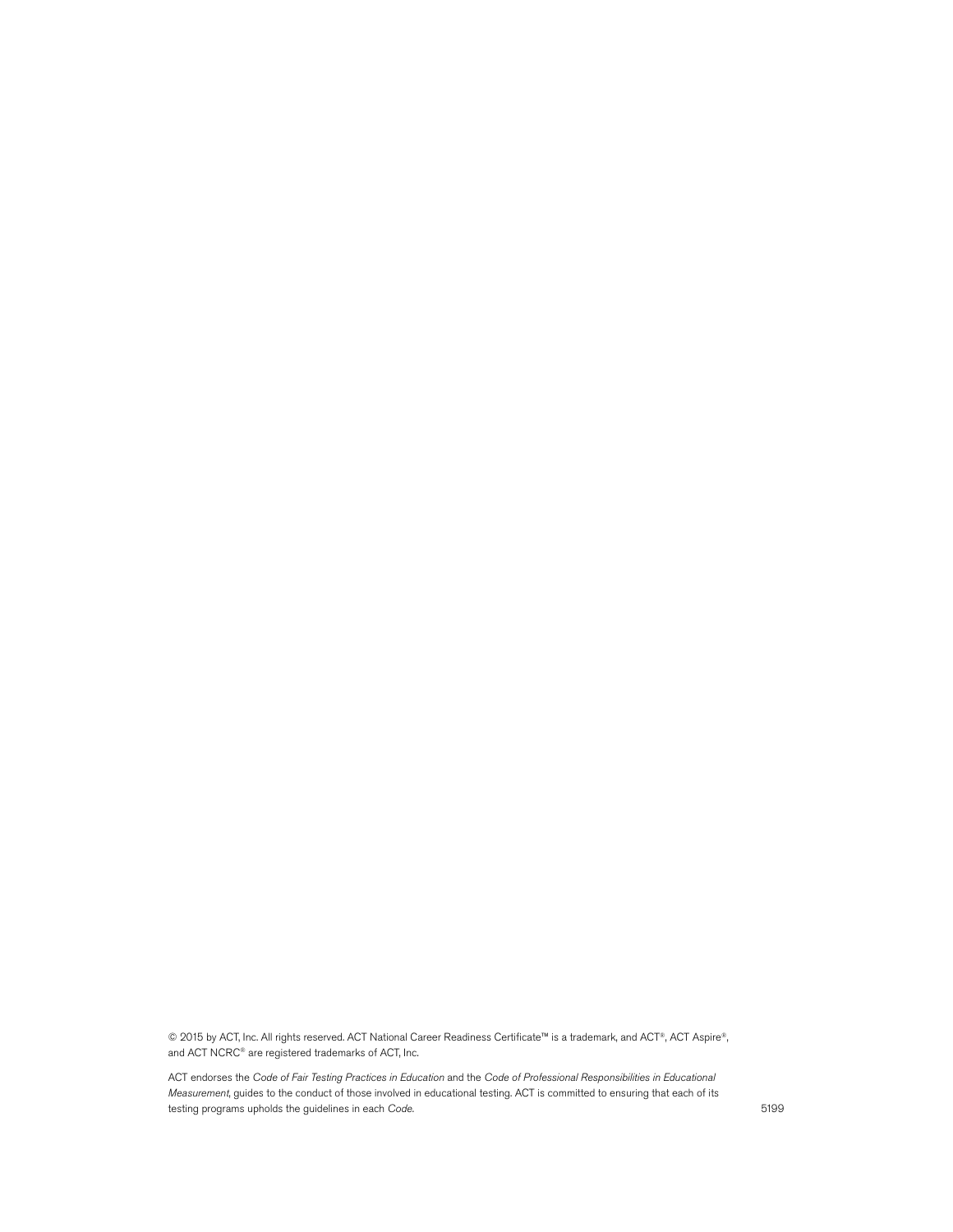## Understanding Your ACT Aspire® Results inThree Quick Steps

Your ACT Aspire student score report contains a lot of information about your skills that can help answer three important questions about you and your future.

#### **1. Where do I stand right now?**

ACT Aspire shows your strengths and weaknesses in up to five subject areas: English, math, reading, science, and writing. You can also see how you are doing in combined subject areas such as English language arts (ELA) and science and math (STEM). Your report also shows how you performed in specific skill areas within each subject. Finally, you can see how your scores compare to those of other students who have taken ACT Aspire.

#### **2. How can I make goals for the future?**

The scores you achieved on the ACT Aspire test(s) can help you decide what to do next. Looking at particular areas of strength and weakness can help you determine where you need help and where you may need to be challenged. This information can help you plan coursework and set goals.

#### **3. Am I on target for high school, college, and a career?**

For most students, reaching their goals includes getting a high school and college education. Preparing for college or workplace training means having access to quality instruction and putting forth your best effort. Your ACT Aspire score report references ACT Readiness Benchmarks, ACT Readiness Ranges, and, if you are in eighth grade or above, a Progress Toward Career Readiness indicator.

This guide will help you understand the information on your ACT Aspire student score report and how it can help you. Later, visit **www.discoveractaspire.org** for more information and to watch a video for students and parents.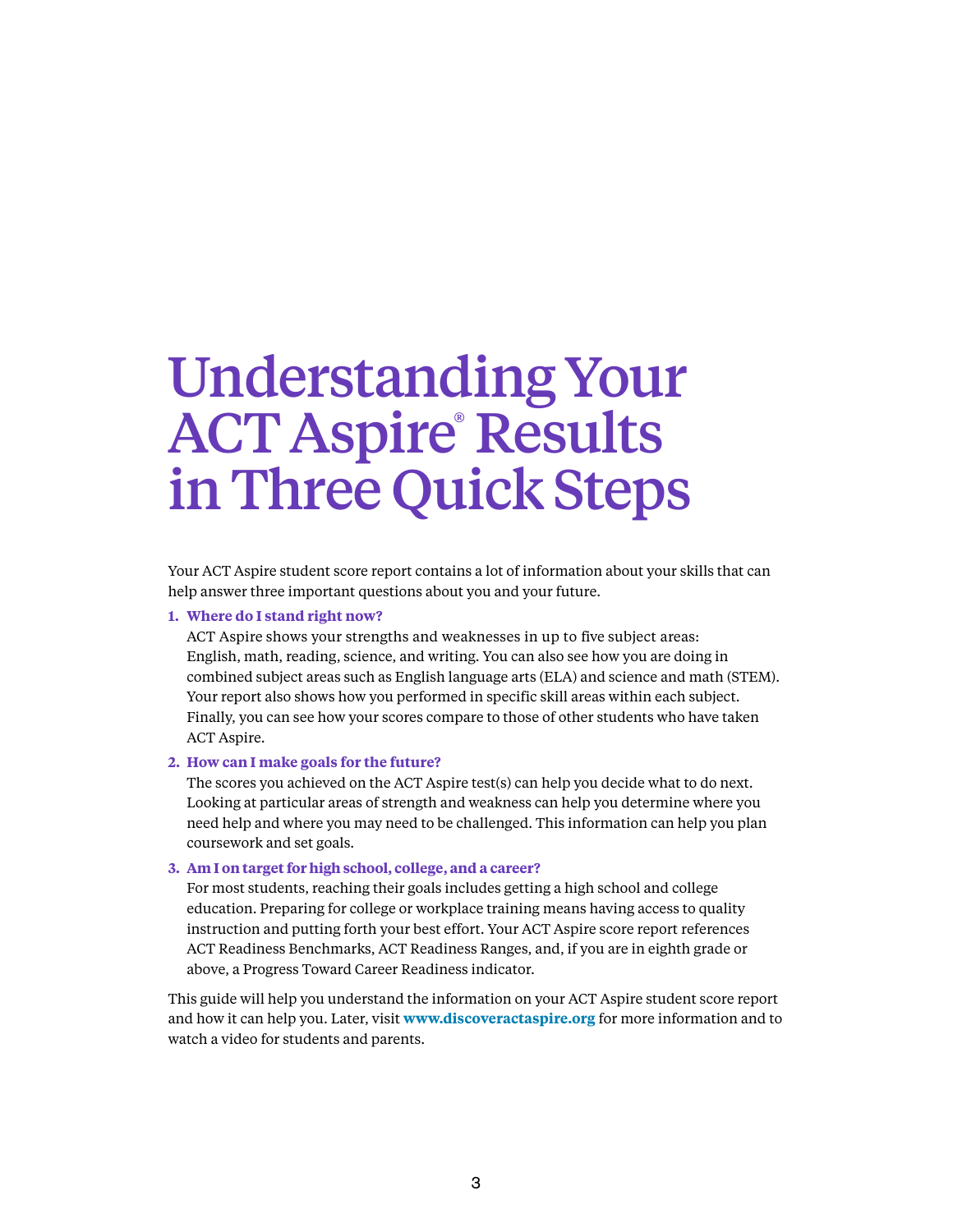# What Your Scores Mean

For each subject you took, you will see a three-digit score. Just like your teachers turn your quiz and test scores into grades, ACT Aspire takes the number of points you got right on each test and translates it into a number.

Your score for each subject will fall into one of four levels: *Exceeding, Ready*, *Close*, or *In Need of Support*. The level your score falls into indicates how you did in meeting certain standards or "benchmarks." Table 1 shows the ACT Readiness Benchmarks for all grades and subjects. Students who score at and above these benchmarks are on target for college readiness when they take the ACT® test in the eleventh or twelfth grade.

| <b>lested</b>  |         |         |                    |                |         |  |
|----------------|---------|---------|--------------------|----------------|---------|--|
| Grade          | English | Reading | <b>Mathematics</b> | <b>Science</b> | Writing |  |
| 3              | 413     | 415     | 413                | 418            | 428     |  |
| $\overline{4}$ | 417     | 417     | 416                | 420            | 428     |  |
| 5              | 419     | 420     | 418                | 422            | 428     |  |
| 6              | 420     | 421     | 420                | 423            | 428     |  |
| 7              | 421     | 423     | 422                | 425            | 428     |  |
| 8              | 422     | 424     | 425                | 427            | 428     |  |
| 9              | 426     | 425     | 428                | 430            | 428     |  |
| 10             | 428     | 428     | 432                | 432            | 428     |  |

#### Table 1. ACT Readiness Benchmarks

 $\overline{z}$   $\overline{z}$   $\overline{z}$ 

More specific information about how you performed in each subject is also available in the form of **skill scores**. Several skills (also called reporting categories) are measured for each tested subject. The score report includes the percent and number of points earned out of a total number of points possible in each skill. Student performance in each skill is also compared to an ACT Readiness Range, which indicates whether you appear to be on target or may need help.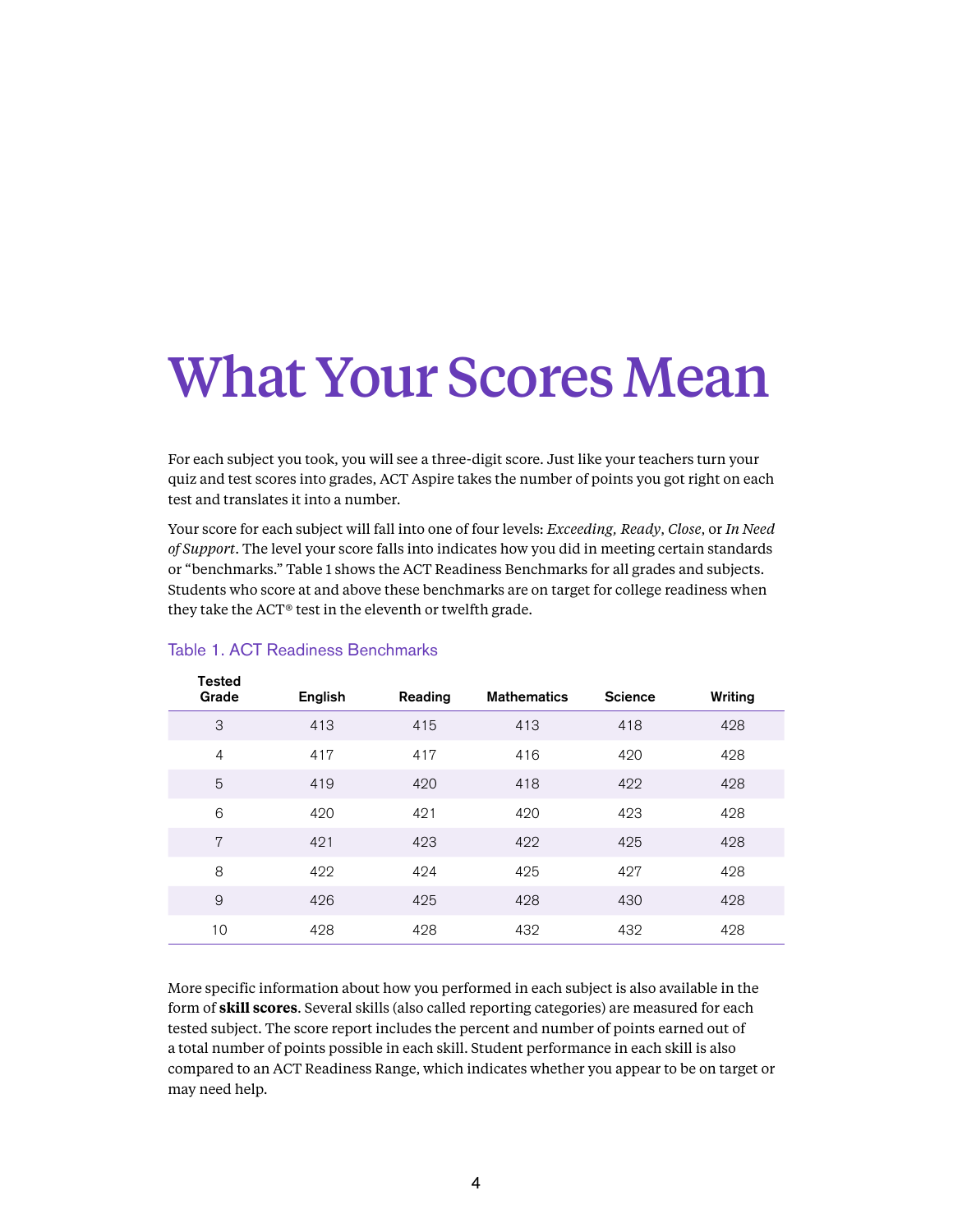

Figure 1. ACT Aspire Current Progress Report

Figure 1 presents the Current Progress Report, which shows information about individual subject scores and the Readiness Ranges and skill scores for each subject in the skill performance area.

### Supplemental Scores

There are several supplemental scores, in addition to subject and skill scores, that you receive based on the combination of subjects and/or the grade level at which you tested. The following supplemental scores are available for all grade levels:

- **ELA combined score**, which averages your English, Reading, and Writing test scores
- **STEM combined score**, which averages your Science and Mathematics test scores
- **Progress with Text Complexity indicator**, which identifies whether you are making sufficient progress toward reading the complex texts you will encounter as you further your education and work toward college and career

Figure 2 shows a Supplemental Scores Report that references ELA and STEM scores and the Progress with Text Complexity indicator.

If you are in the eighth grade or above, you may also receive additional score measures:

• **ACT Aspire Composite score**, which is simply an average of the English, Mathematics, Reading, and Science test scores (rounded to the nearest whole number) if you took all of those tests of the same grade level. In the same way your overall grade point average in school shows how well you are doing across all of your different classes, your ACT Aspire Composite score shows how well you did across the four subjects.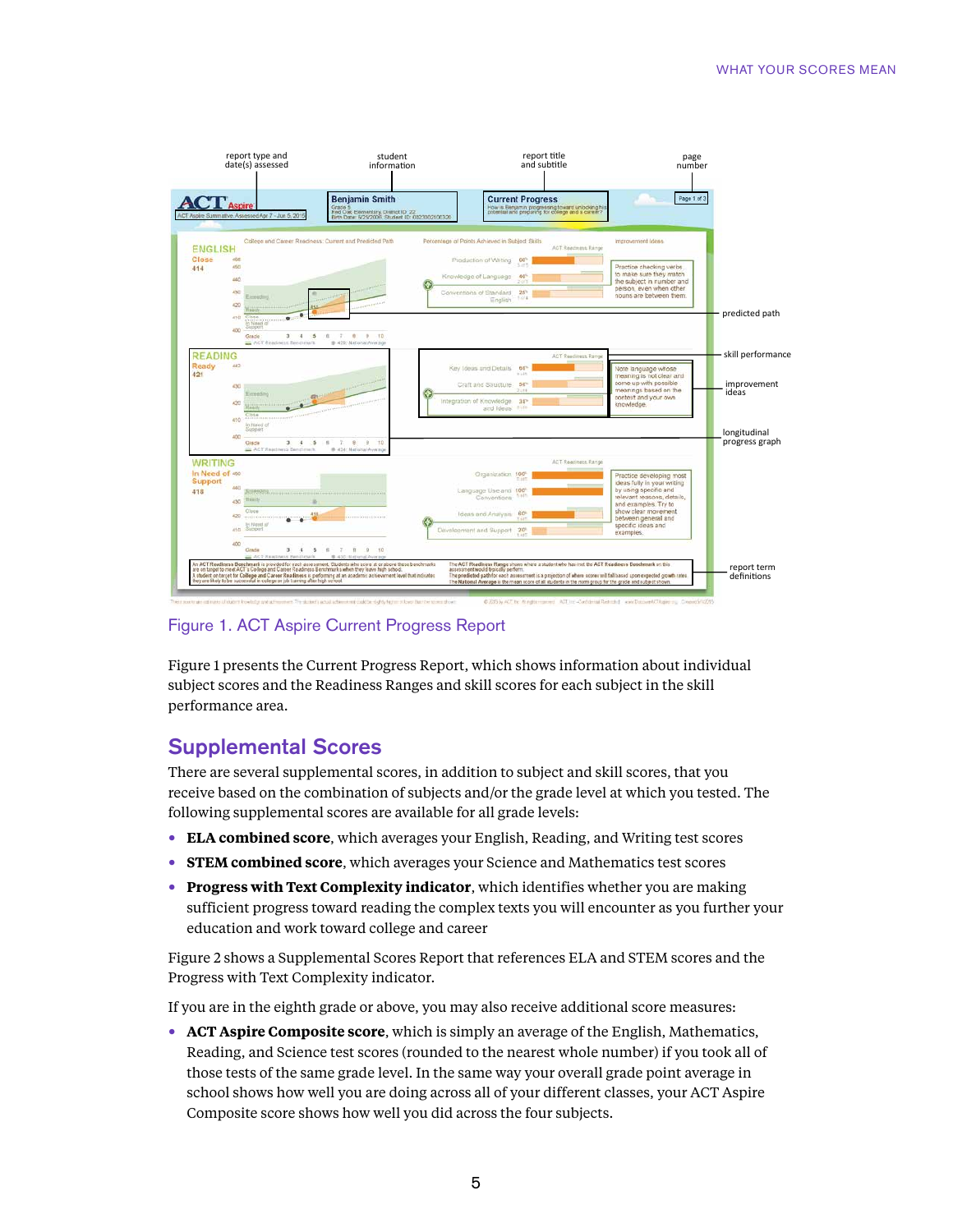|                                                                | $\mathbf{ACT}$ Aspire<br>ACT Aspire Summative, Assessed Apr 7-15, 2014                                                                                                                                                                                                                                                                                                                                                              | <b>Benjamin Smith</b><br>Grade 9<br>Brunswick High School, Brunswick District<br>Birth Date: 6/25/2006. Student ID: 0023002100320 |                         | <b>Supplemental Scores</b><br>How can additional performance measures inform decisions?                                                                                                                                                                                                                                                                                                                | Page 3 of 3 |  |  |
|----------------------------------------------------------------|-------------------------------------------------------------------------------------------------------------------------------------------------------------------------------------------------------------------------------------------------------------------------------------------------------------------------------------------------------------------------------------------------------------------------------------|-----------------------------------------------------------------------------------------------------------------------------------|-------------------------|--------------------------------------------------------------------------------------------------------------------------------------------------------------------------------------------------------------------------------------------------------------------------------------------------------------------------------------------------------------------------------------------------------|-------------|--|--|
|                                                                | <b>NATIONAL PERCENTILE RANK</b>                                                                                                                                                                                                                                                                                                                                                                                                     |                                                                                                                                   |                         | Your ranks show the percentage of other grade 9 students in the nation who received<br>a score that is the same as or lower than yours.                                                                                                                                                                                                                                                                |             |  |  |
| Science<br>English<br>Reading<br><b>Mathematics</b><br>Writing | 89 <sup>0</sup><br><b>78th</b><br>74 <sup>th</sup><br>60 <sup>th</sup><br>58 <sup>th</sup>                                                                                                                                                                                                                                                                                                                                          |                                                                                                                                   |                         | For example, a rank of 89 for your Science score means 89% of students earned that<br>score or below.                                                                                                                                                                                                                                                                                                  |             |  |  |
| Percentile                                                     | $\overline{1}$<br>25 <sup>th</sup>                                                                                                                                                                                                                                                                                                                                                                                                  | 50 <sup>e</sup><br>75 <sup>o</sup>                                                                                                | 100 <sup>m</sup>        |                                                                                                                                                                                                                                                                                                                                                                                                        |             |  |  |
|                                                                | <b>ENGLISH LANGUAGE ARTS</b> English, Reading and Writing Combined Score                                                                                                                                                                                                                                                                                                                                                            |                                                                                                                                   |                         | <b>PROGRESS WITH TEXT COMPLEXITY</b>                                                                                                                                                                                                                                                                                                                                                                   |             |  |  |
| <b>Ready</b><br>432                                            | Your English Language Arts (ELA) score represents your overall<br>performance on the English, reading, and writing tests. The ACT<br>Readiness Range represents the typical performance of students who<br>meet the ACT Readiness Benchmarks in English, reading, and writing.                                                                                                                                                      | <b>ACT Readiness Range</b><br>432                                                                                                 |                         | Students must read and understand increasingly complex texts to prepare for the<br>reading demands of college and career. Examples of factors that contribute to text<br>complexity are vocabulary level and sentence structure. The reading test measures<br>progress with text complexity by checking for understanding of texts from a range of<br>complexity levels.<br><b>Sufficient Progress</b> |             |  |  |
|                                                                | 403                                                                                                                                                                                                                                                                                                                                                                                                                                 |                                                                                                                                   | 449<br><b>No</b><br>Yes |                                                                                                                                                                                                                                                                                                                                                                                                        |             |  |  |
|                                                                | The ability to communicate thoughts and ideas clearly and to read<br>and understand increasingly complex information is foundational to<br>academic success in all subjects.                                                                                                                                                                                                                                                        |                                                                                                                                   |                         | Continue to build reading experiences with increasingly complex texts about<br>a variety of subjects. Reading routines should include some careful reading of<br>challenging texts with a focus on unfamiliar language and ideas that are central<br>to the meaning.                                                                                                                                   |             |  |  |
| <b>STEM</b>                                                    |                                                                                                                                                                                                                                                                                                                                                                                                                                     |                                                                                                                                   |                         | <b>PROGRESS TOWARD CAREER READINESS</b>                                                                                                                                                                                                                                                                                                                                                                |             |  |  |
| <b>Ready</b><br>436                                            | Science and Mathematics Combined Score<br>Your STEM score represents your overall performance on the science<br>and math tests. The ACT Readiness Range represents the typical<br>performance of students who meet the ACT Readiness Benchmarks in<br>science and math.                                                                                                                                                             | <b>ACT Readiness Range</b><br>436                                                                                                 | 435<br>Score<br>making  | Progress Toward Career Readiness is an early indicator of your<br>future achievement on the ACT National Career Readiness Certificate<br>Composite<br>(NCRC). The ACT NCRC is an assessment-based credential that<br>documents foundational work skills important for job success across<br>industries and occupations.<br>You are<br><b>Rrnnze</b><br>Silver                                          | Gold        |  |  |
|                                                                | 400                                                                                                                                                                                                                                                                                                                                                                                                                                 |                                                                                                                                   | 455                     | progress<br>toward a                                                                                                                                                                                                                                                                                                                                                                                   |             |  |  |
|                                                                | Developing strong science and math skills opens the door for you<br>to take interesting courses and pursue engaging college majors<br>that may lead to rewarding STEM careers in the future.<br>Taking challenging high school or vocational courses in science<br>and math can improve your opportunities to find STEM careers<br>in a wide variety of industries, such as Health Care, Engineering,<br>Education, and Technology. |                                                                                                                                   |                         | Gold level<br>on the<br><b>ACT NCRC.</b><br>400                                                                                                                                                                                                                                                                                                                                                        |             |  |  |
|                                                                |                                                                                                                                                                                                                                                                                                                                                                                                                                     |                                                                                                                                   |                         | 452<br>Learn how NCRC performance relates to job skill requirements:<br>http://www.act.org/workkeys/briefs/files/NCRCRequirements.pdf.<br>This information is not to be considered a substitute for actual performance on the<br><b>ACT NCRC.</b>                                                                                                                                                      |             |  |  |

Figure 2. ACT Aspire Supplemental Scores Report

• **Progress toward Career Readiness indicator**, which uses your ACT Aspire Composite score to project a future ACT National Career Readiness Certificate™ (ACT NCRC®) achievement level.

Finally, if you are in ninth or tenth grade, your score results also include:

• Predicted subject score ranges on the ACT English, mathematics, reading, and science tests. If you took all four corresponding ACT Aspire subject tests, you will also receive a predicted ACT Composite score range.

Figure 3 shows where these additional measures can be found on a student score report.

|                                 |                                                                                                 | predicted ACT<br>subject test<br>score range                                                                                  |                                                                                               |                                                                                                       | <b>ACT Aspire Composite</b><br>Score and predicted<br><b>ACT Composite Score</b>                           |
|---------------------------------|-------------------------------------------------------------------------------------------------|-------------------------------------------------------------------------------------------------------------------------------|-----------------------------------------------------------------------------------------------|-------------------------------------------------------------------------------------------------------|------------------------------------------------------------------------------------------------------------|
| <b>ACT</b> Aspire               | PROTOTYPE Student / Parent Report Grade 9<br>ACT Aspire Summative, Assessed Apr 7 - Jun 5, 2015 | <b>Benjamin Smith</b><br>Grade 9<br>Brunswick High School, District ID: 22<br>Birth Date: 6/25/2006, Student D: 0023002100320 | <b>Current Progress</b>                                                                       | How is Benjamin progressing toward unlocking his<br>potential and preparing for college and a career? | Page 1 of 3<br>COMPOSITE SCORE<br>435<br>PREDICTED ACT<br>$17 - 20$<br>COMPOSITE SCORE<br>Махквилт 36      |
| <b>ENGLISH</b><br>Exceeding 450 |                                                                                                 | College and Career Readiness: Current and Predicted Path<br><b>PREDICTEI</b><br>ACT SCOR                                      | Percentage of Points Achieved in Subject Skills<br>$rac{60^x}{3015}$<br>Production of Writing | <b>ACT Readness Range</b>                                                                             | Improvement Ideas                                                                                          |
| 433                             | 450<br>440                                                                                      | $17 - 20$<br>$\frac{1}{2}$                                                                                                    | Knowledge of Language<br>40%<br>$2$ of $5$                                                    |                                                                                                       | Practice checking verbs<br>to make sure they match<br>the subject in number and<br>person, even when other |
|                                 | 430<br>Excéeding<br>420<br>acceptant to accessively<br>Close<br>In Need of<br>410<br>Suppor     |                                                                                                                               | $25^{\circ}$<br>Conventions of Standard<br>1 of 4<br>English                                  |                                                                                                       | nouns are between them.                                                                                    |
|                                 | 400<br>Grade<br><b>BY ACT Readiness Benchmark</b>                                               | 439: National Average                                                                                                         |                                                                                               |                                                                                                       |                                                                                                            |

Figure 3. Additional measures on the student score report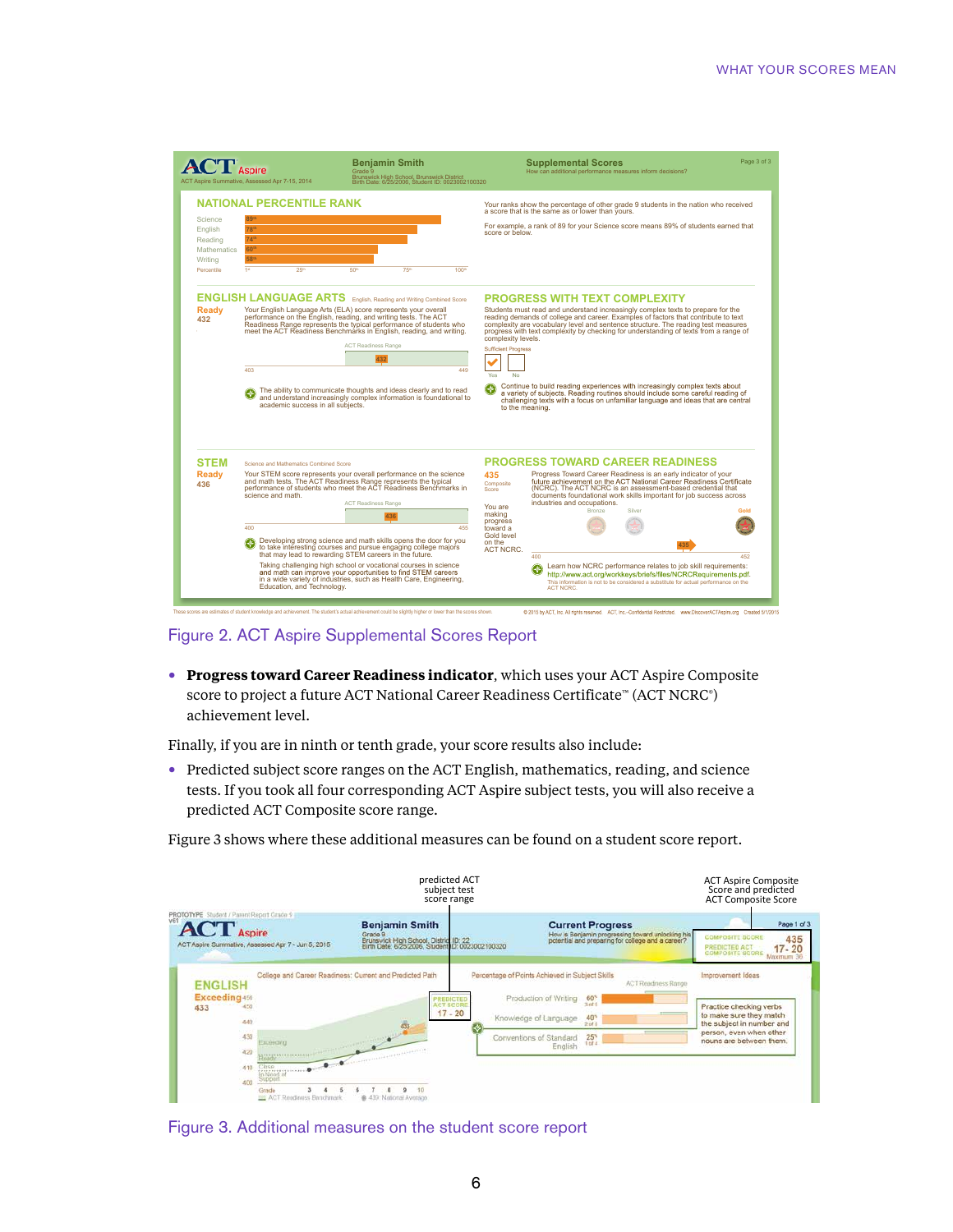If you are a ninth- or tenth-grade student, ACT Aspire subject tests offer a bridge to the ACT test. ACT Aspire and the ACT cover the same subjects, including the writing test, which is optional for the ACT. The predicted ACT score ranges that are included in your student score report can guide college preparation or workplace training efforts. You can use the predicted ACT scores to see if you are on target to achieve the ACT scores you want by the time you take the ACT. Are there subject areas where taking additional courses or gaining additional skills might improve your preparation for high school or for workplace training?

Improving your study habits and taking more challenging courses can lead to higher ACT scores. Keep in mind that the predicted ACT score ranges are only estimates, not guarantees. You need to keep learning.

### How Your Scores Compare

Next to your scores and represented on the graphic for each subject, you'll find the national average score (norm score) for students who took ACT Aspire. These show how you did on different subjects compared with students across the country.

Your score for each subject is also associated with a National Percentile Rank that shows how your score compares to other students who tested in 2013 and 2014–15. In figure 4, the score report shows "78th" next to the sample student's English score. This means that the sample student scored as high as or higher than 78% of students in the national comparison group. The bar graph helps you see which of your scores are strongest and weakest relative to other students.

### **NATIONAL PERCENTILE RANK**



Figure 4. National Percentile Rank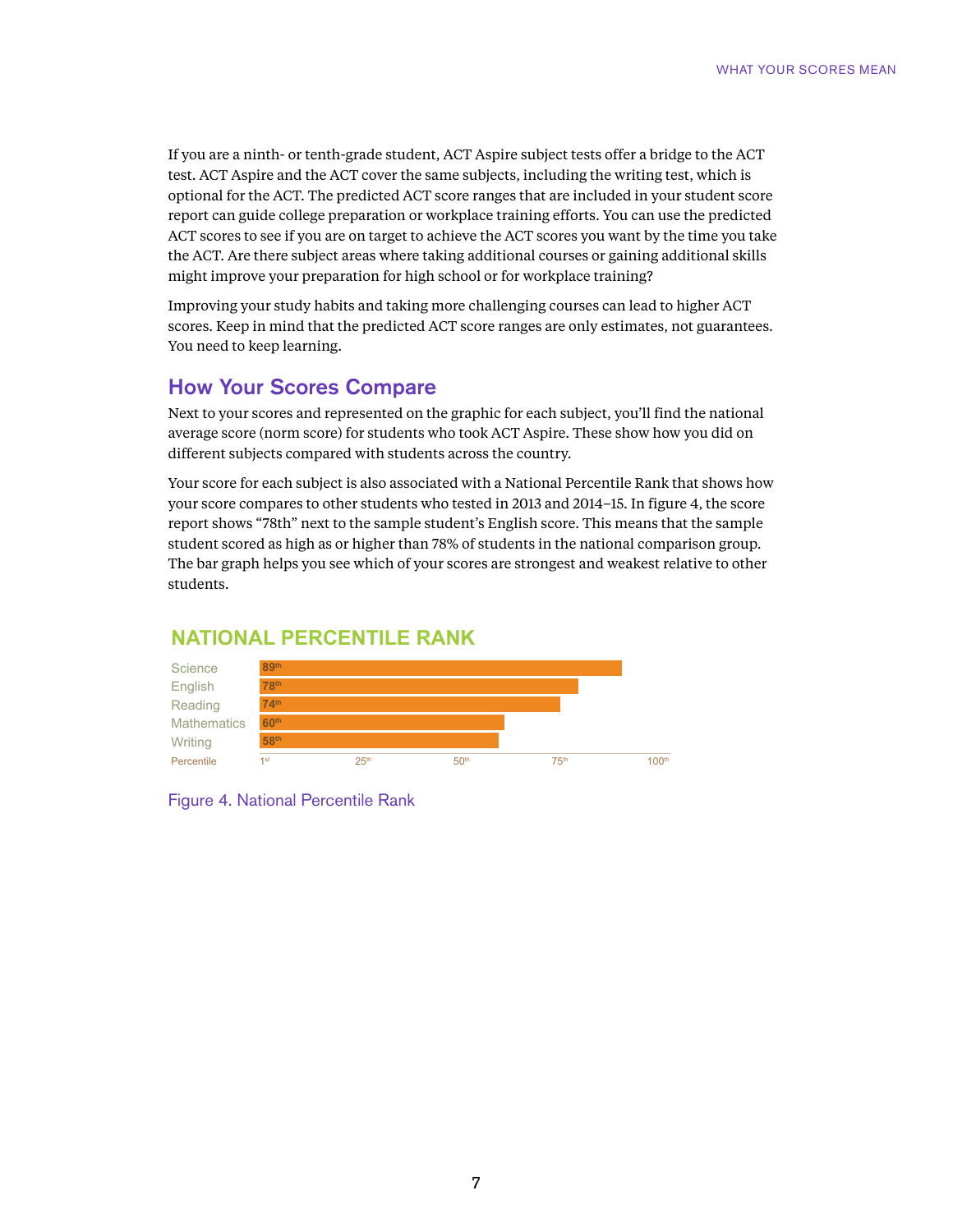# Your Plans for High School and Beyond

### Compare Your Scores to ACT Readiness Benchmarks

Your ACT Aspire results can be compared to ACT Readiness Benchmarks for grades 3–10 to give you an early indication of whether you are ready for high school and college-level coursework or for participation in workplace training.

In the main graphic area of your score report for each subject, the plotting of your score shows whether you scored above, at, or below benchmark scores (see figure 5). In the example, the sample fifth grade student scored 430 on the Science test, which is above the ACT Readiness Benchmark of 422, and earned an Exceeding readiness level. Students that score at or above the ACT Readiness Benchmark on the ACT Aspire English, Mathematics, Reading, Science, and Writing tests are likely to be on target to do well in these subjects, assuming students will experience typical growth moving forward.

The ACT Readiness Benchmarks shown on your score report depend on the grade level your test was designed for, which may not be the same as your current grade level. The ACT Readiness Benchmarks help you determine if you are on target for college readiness as determined by your future test score on the ACT. Your percentile ranks help you compare your scores to those of students across the country who also took ACT Aspire.



Figure 5. ACT Readiness Benchmarks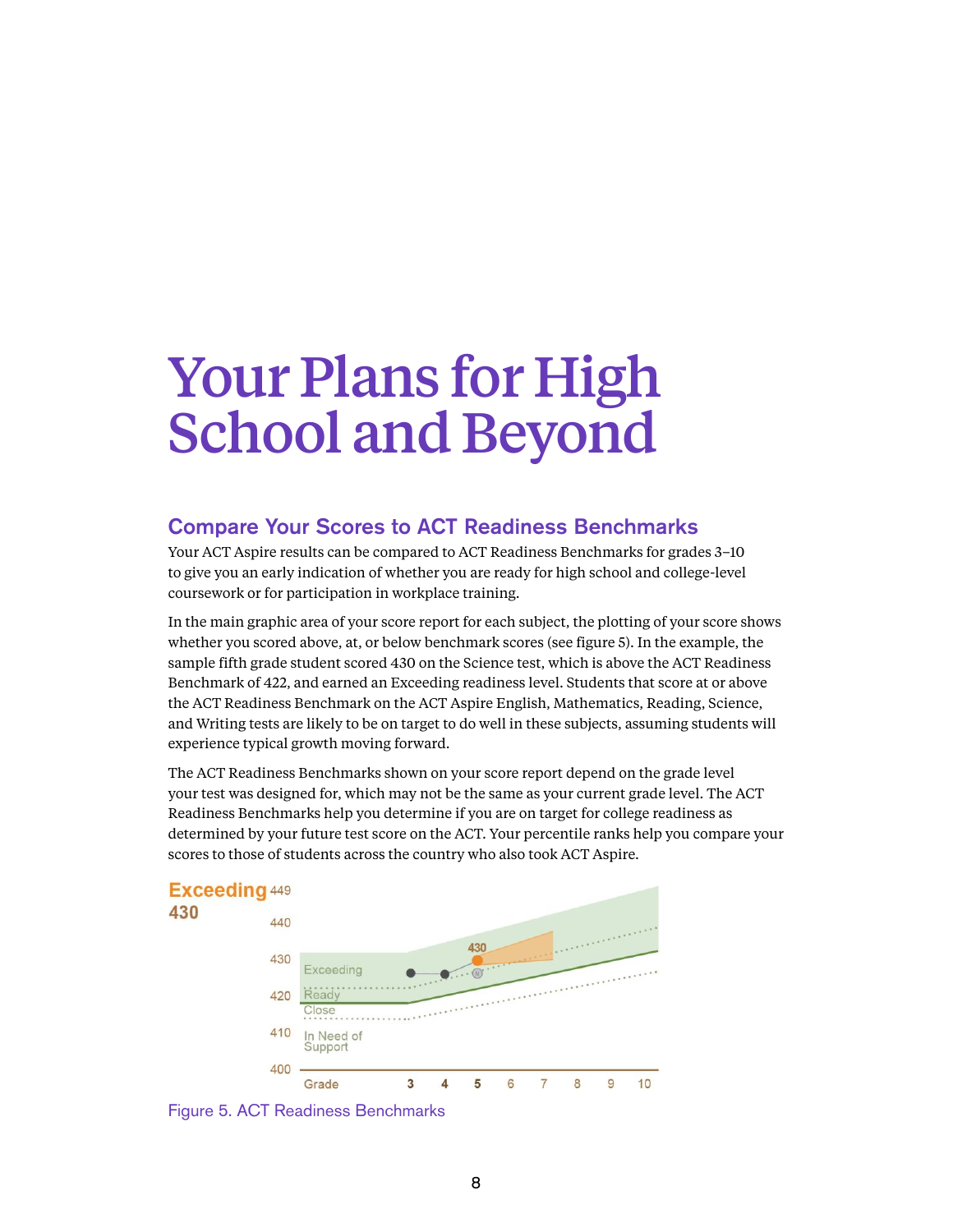### Your Readiness Action Plan

Look at how your scores for each subject compare to the ACT Readiness Benchmark scores on your score report. Then compare your skill scores in each subject to the ACT Readiness Ranges listed.

**Are your scores at or above the ACT Readiness Benchmark Scores or within the ACT Readiness Ranges?** If so, you are doing well, but keep working hard. There is still a lot to learn. Pay attention to the improvement ideas given for your lowest-performing skill in each subject (see figure 6).

#### **Are your scores below the ACT Readiness Benchmark Scores or ACT Readiness**

**Ranges?** You should pay attention to the improvement ideas, too. Review the suggestions for improving your skills listed on each page of your report, especially for your lowest-scoring skills.

You will definitely want to discuss any improvement ideas with your counselors, teachers, and parents so that you can work together to get the most from your courses and reach the goals of being ready for high school, college, and workplace training. It's important to start taking action now.



Figure 6. ACT Aspire improvement ideas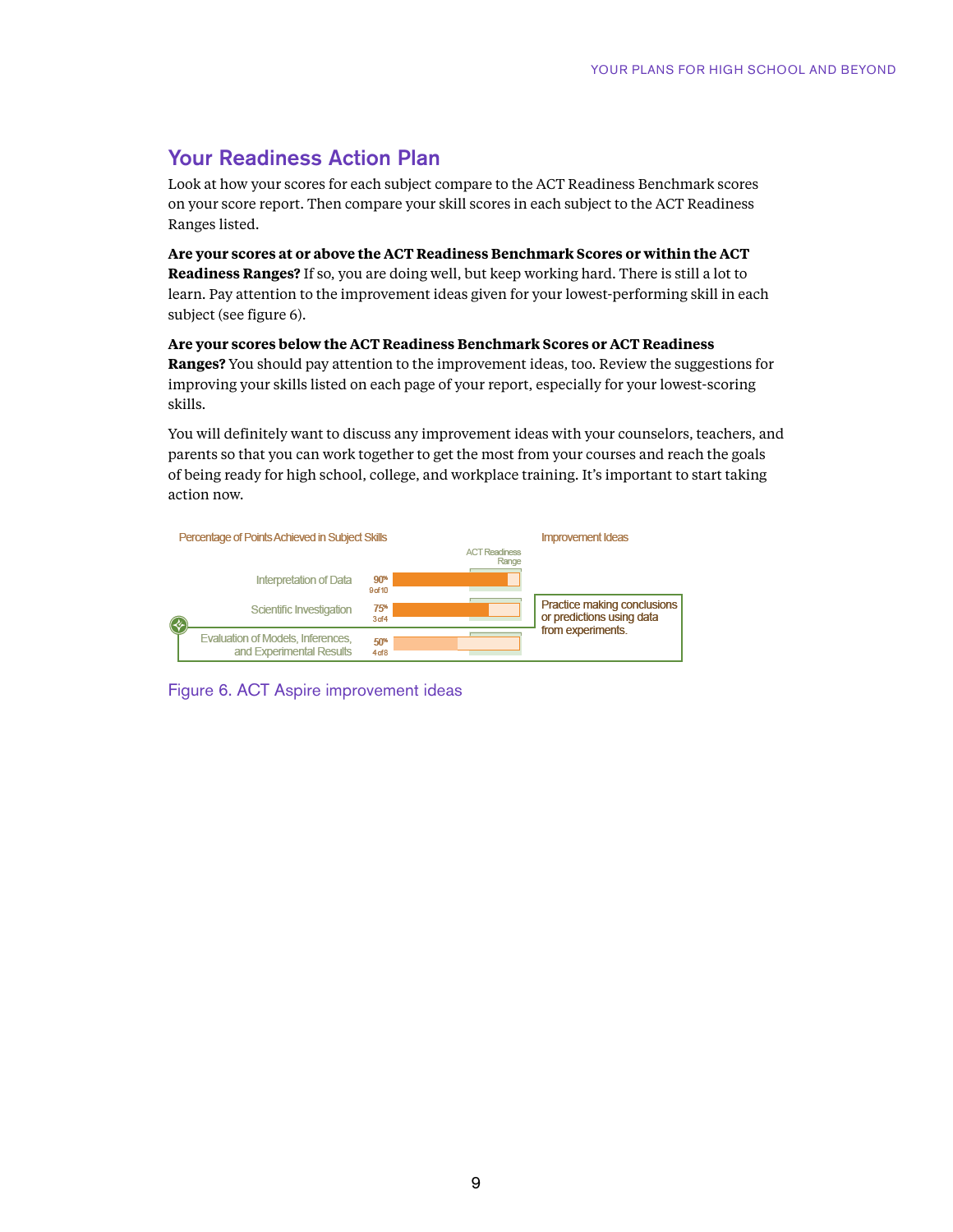# A Message to Parents of Students in Grades 8–10

Education has many benefits. High school and college graduates have more opportunities available to them, including more job options and higher earning potential than students who don't graduate.

Being prepared for postsecondary education means first taking the right courses in high school. All students need to take at least the minimum high school core curriculum—four years of English and at least three years each of math, social studies, and science. Encourage your son or daughter to take challenging courses and to put in the work needed to do well in those courses.

Compare your son's or daughter's scores to those of other students and to the ACT Readiness Benchmark scores. This can give you an early indication of his or her likely readiness for the future, providing time to address areas where improvement is needed. But it's important to use that time well. Be sure to review all of your child's ACT Aspire student score report, particularly the suggestions for improving his or her skills.

Getting the best education possible is an important key to your child's future. ACT Aspire organizes the important information you need to consider in helping your child develop educational plans to meet his or her goals.